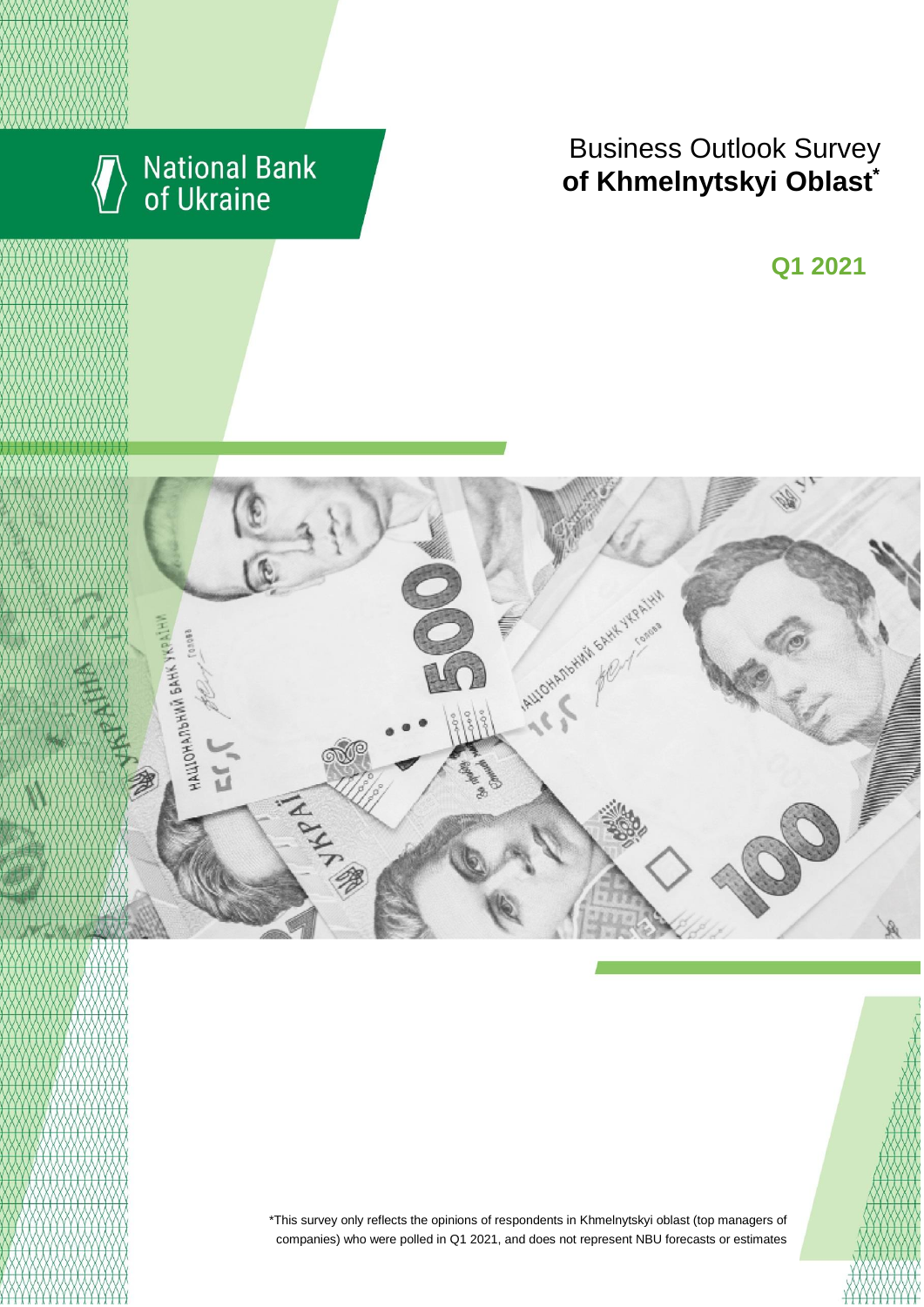**A survey carried out in Khmelnytskyi oblast in Q1 2021 showed that respondents expected a drop in the output of Ukrainian goods and services and had moderate expectations for the performance of their companies over the next 12 months.** They expected that prices would continue to rise. Depreciation expectations are high.

#### **The top managers of companies said they expected that over the next 12 months:**

- **the output of Ukrainian goods and services would drop** (such expectations have been reported for five quarters in a row): the balance of expectations was (-14.3%), compared to (-26.7%) in Q4 2020 (Figure 1). Companies across Ukraine expected the output of Ukrainian goods and services would increase: the balance of responses was 5.6%
- **prices for consumer goods and services would grow** at a slower pace: 60.0% of respondents expected the inflation rate not to exceed 7.5% (compared to 53.3% in the previous quarter and 49.3% across Ukraine). Respondents referred to production costs and household income (assessments of this factor increased noticeably) as **the main inflation drivers** (Figure 2)
- **the domestic currency would depreciate significantly:** a total of 80.0% of respondents (compared with 86.7% in the previous quarter) expected the hryvnia to weaken against the US dollar, the figure across Ukraine being 74.4%
- **the financial and economic standings of their companies would remain unchanged** (such expectations have been reported for two quarters in a row)**:** the balance of expectations was 0.0%. Companies across Ukraine expected their financial and economic standings to improve, with the balance of responses of 12.7% (see Table)
- **total sales would decrease, both internal and external:** the balances of responses were (-21.4%) and (-12.5%) respectively, compared with (-6.7%) and 12.5% respectively in Q4 2020. Overall, companies across Ukraine expected sales to increase, the balances of responses being 18.0% and 14.9% respectively
- **investment in machinery, equipment, and tools would remain unchanged:** the balance of responses was 0.0% (in Q4 2020 (-13.3%)). **Investment in construction would decrease**: the balance of responses was (-20.0%), compared with (-7.1%) in the previous quarter. Overall, companies across Ukraine expected investments to increase, the balances of responses were 11.7% and 1.4% respectively
- **staff numbers would decrease**: the balance of responses was (-21.4%), compared with (-26.7%) in the previous quarter. Across Ukraine, staff numbers were expected to decrease insignificantly, with a balance of responses of (-1.9%) (Figure 4)
- **purchase and selling prices would increase at a fast pace:** the balances of responses were 86.7% and 60.0% respectively, compared with 92.9% and 33.3% respectively in the previous quarter (Figure 6). Energy prices (assessments of this factor increased) and raw material and supplies prices were referred to as the main selling price drivers (Figure 7)
- **per-unit production costs** and **wage costs per staff member would increase:** the balances of responses were 66.7% and 46.7% respectively (compared with 53.3% and 64.3% in Q4 2020) (Figures 4 and 6).

Respondents said that very high prices for energy and raw materials and supplies as well as an excessive tax burden were **the main drag on the ability of their companies to boost production** (the impact was reported to have increased significantly) (Figure 5).

**Respondents reported lower expectations of an increase in their borrowing needs** in the near future (Figure 8). A total of 66.7% of respondents planned to take out bank loans only in the domestic currency. Respondents said that bank lending standards had tightened (Figure 9). Respondents referred to high loan rates and strict collateral requirements as the main factors that deterred them from taking out loans (Figure 10).

**All respondents** said that they **had encountered no difficulties in effecting transactions with funds deposited in bank accounts** (97.5% across Ukraine).

#### **Assessments of financial and economic standings as of the time of the survey** (Figure 3)

- **Companies assessed their current financial and economic standings as good:** the balance of responses was 13.3% as in the previous quarter. Across Ukraine, respondents assessed the current financial and economic standings of their companies as bad: the balance of responses was (-0.7%).
- **Finished goods stocks were assessed lower than normal**: the balance of responses was (-10.0%), compared with (-9.1%) in Q4 2020.
- **Companies in the oblast had sufficient unutilized production capacity to meet any unexpected rise in demand**: the balance of responses was 21.4%, compared to 6.7% in the previous quarter.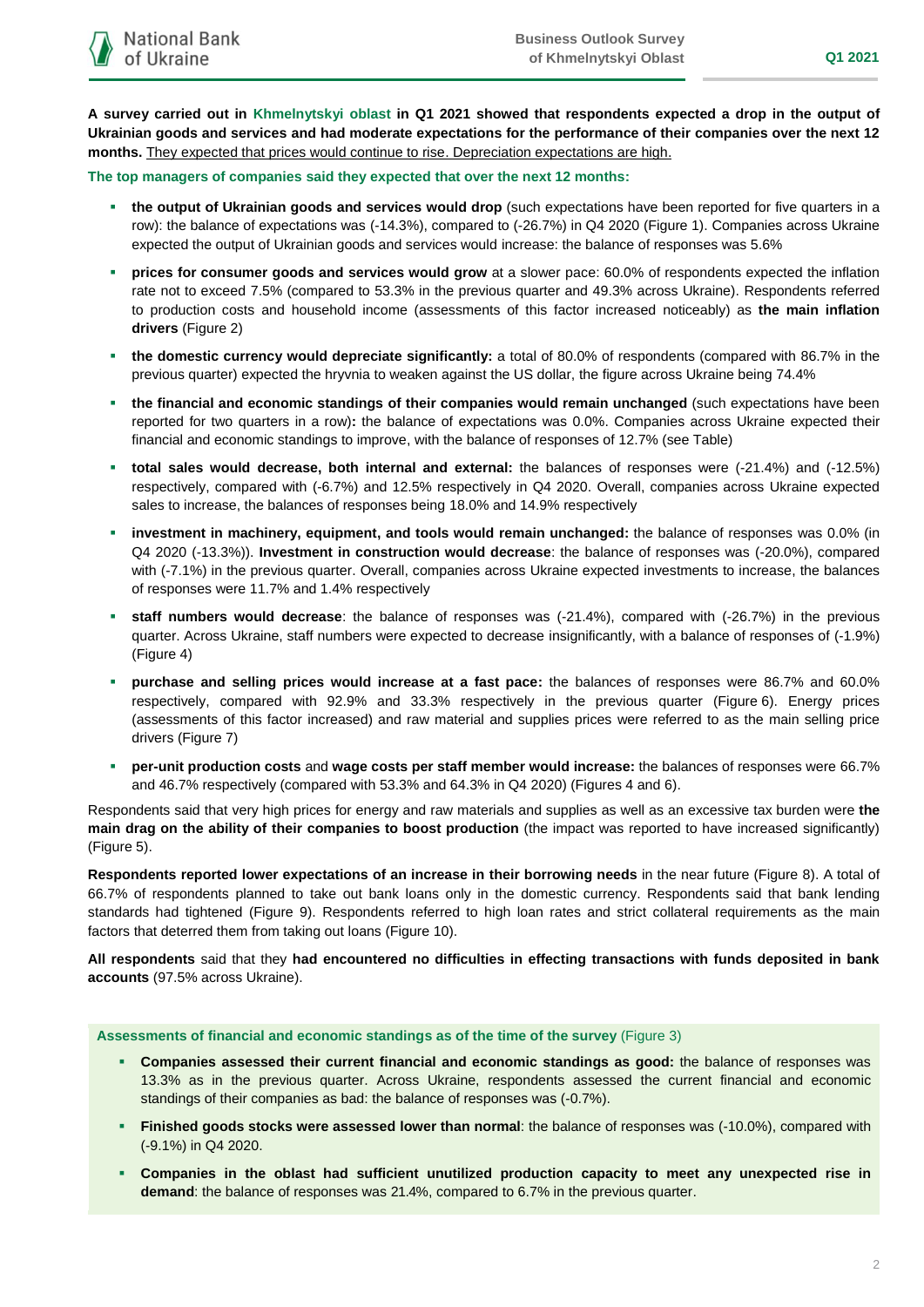#### **Survey Details1,2**



- **Period: 9 February through 1 March 2021.**
- A total of 15 companies were polled.
- A representative sample was generated on the basis of the agricultural sector.



## **Business Outlook Index for Next 12 Months in Terms of Oblasts<sup>3</sup> , %**

\*a quartile is the value of the BOI where an ordered sample is divided into four equal-sized subgroups

\*\*a median is the value of the BOI in the middle of an ordered sampled where the sample is divided into two equal-sized subgroups

#### **Table. The Business Outlook Index of Companies in Khmelnytskyi Oblast and Its Components**

| <b>Expectations over next 12 months for</b>   | Balances of responses, % |                               |         |         |         |
|-----------------------------------------------|--------------------------|-------------------------------|---------|---------|---------|
|                                               | Q1 20                    | Q <sub>2</sub> 2 <sub>0</sub> | Q3 20   | Q4 20   | Q1 21   |
| Financial and economic standings              | $-14.3$                  | 7.1                           | $-20.0$ | 0.0     | 0.0     |
| <b>Total sales</b>                            | 7.1                      | $-21.4$                       | $-13.3$ | $-6.7$  | $-21.4$ |
| Investment in construction                    | $-28.6$                  | $-15.4$                       | $-23.1$ | $-7.1$  | $-20.0$ |
| Investment in machinery, equipment, and tools | $-42.9$                  | $-14.3$                       | $-14.3$ | $-13.3$ | 0.0     |
| Staff numbers                                 | $-35.7$                  | $-7.1$                        | $-33.3$ | $-26.7$ | $-21.4$ |

<sup>1</sup> This sample was generated in proportion to the contribution of each oblast and each economic activity to Ukraine's gross value added.

1

<sup>2</sup> Data for totals and components may be subject to rounding effects.

<sup>&</sup>lt;sup>3</sup> The business outlook index (BOI) is an aggregate indicator for expected business performance over the next 12 months. It is calculated using the balances of respondents' responses regarding changes in the financial and economic standings of their companies and future economic activity.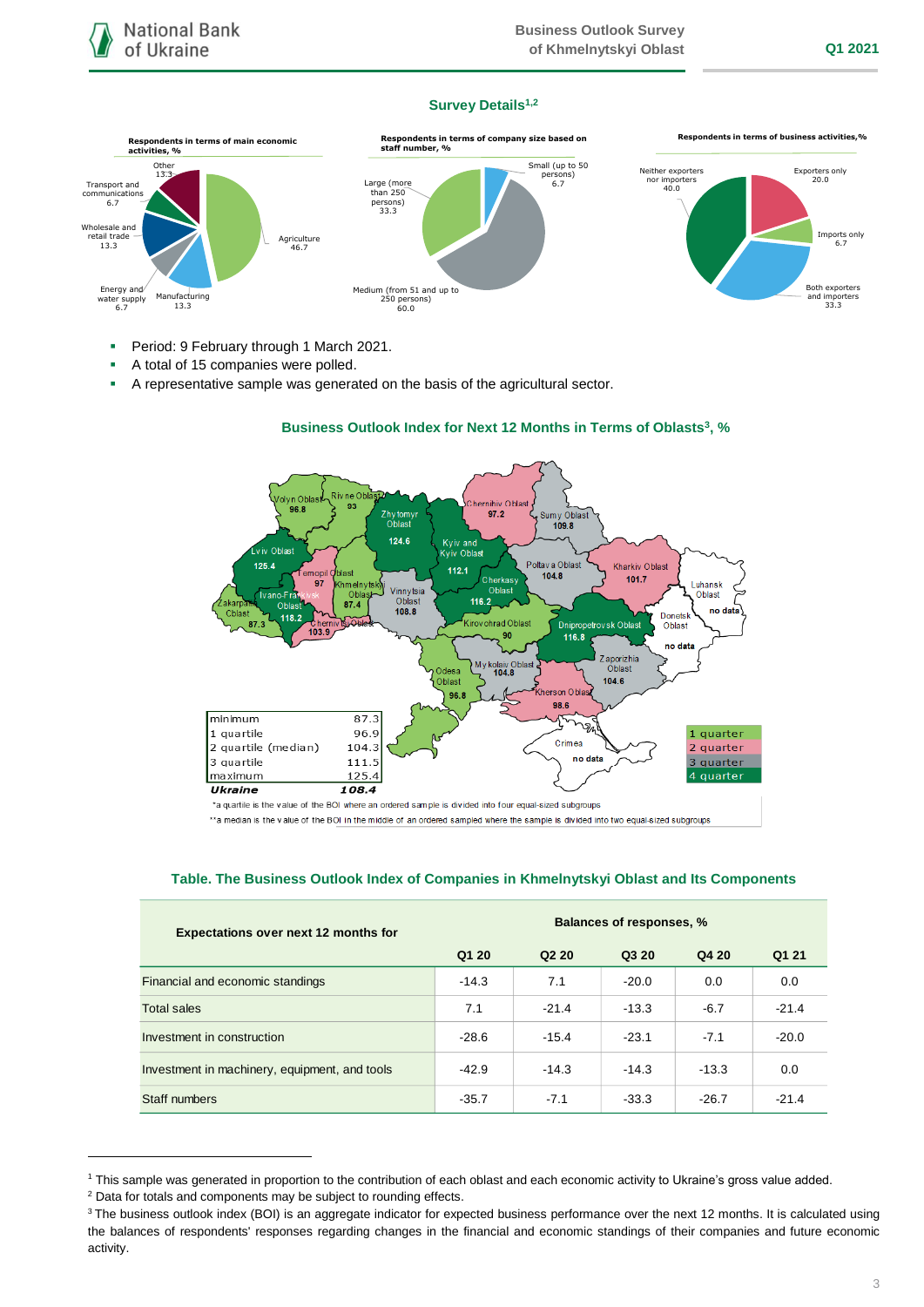

#### Figure 1 Figure 2



#### **Assessment of consumer price drivers, percentage of responses**



### Figure 3 **Figure 4**

**Companies' economic activity as of the time of the survey, balance of responses**







**Staff level and wage cost expectations for next 12 months, balance of responses**





**Expectations of producer prices for next 12 months,**